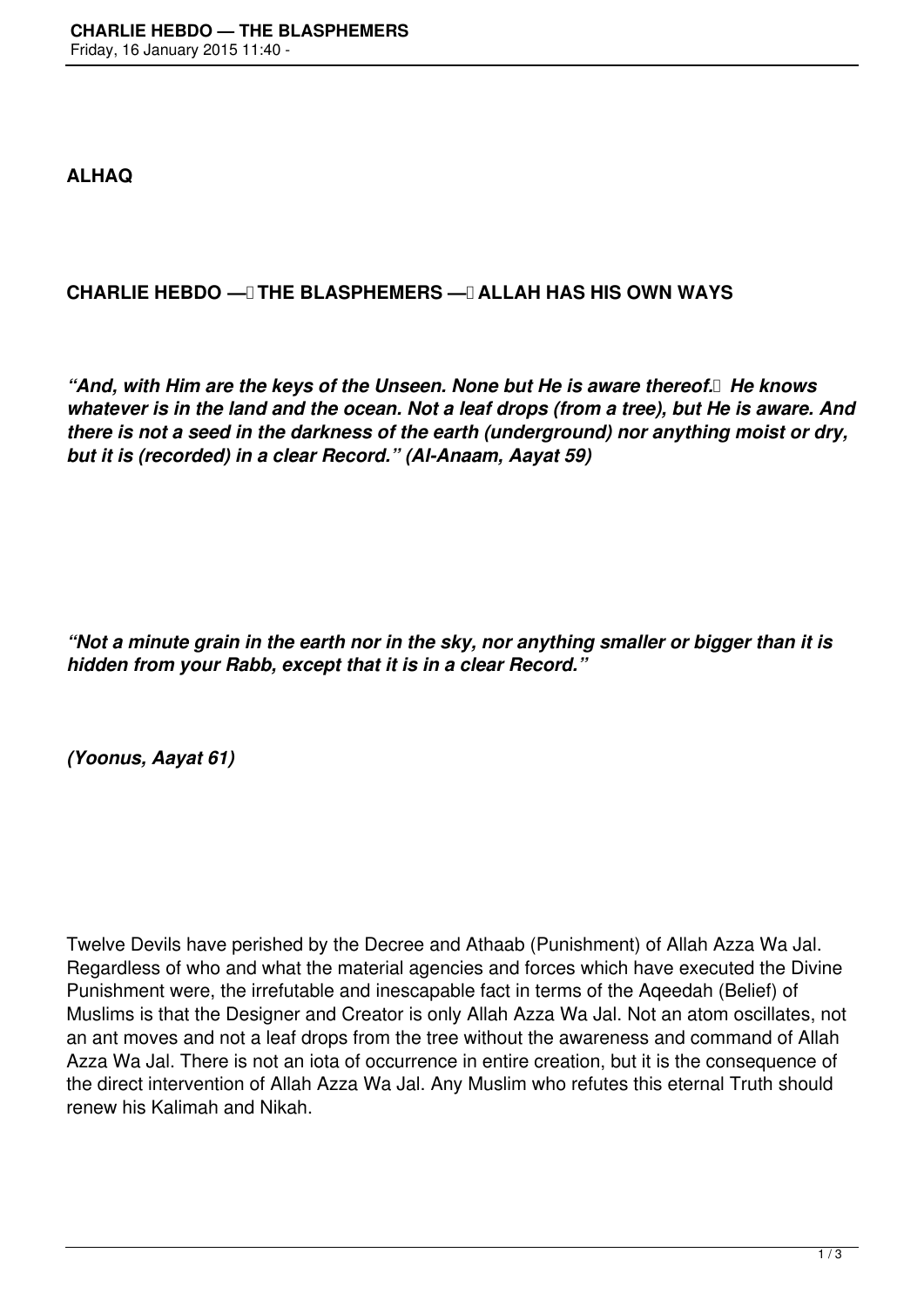Now that this fact is understood, there is no conundrum underlying the execution of the evil blasphemers whose primary occupation during their evil lifespan was to blaspheme Islam and insult Rasulullah (sallallahu alayhi wasallam). Whether the execution was carried out by two loners or by the French regime or by the C.I.A. or Mossad or any other force, it has no interest for Muslims. The only interest for Muslims is the fact that Allah Azza Wa Jal has avenged the honour of His Rasool (sallallahu alayhi wasallam) – that Allah Azza Wa Jal has meted out His Punishment to the vile blasphemers. This is the only line for Muslims to understand. There is no need to traverse beyond this line.

The renewal of the villainy of the blasphemers as a 'dare' is laughable. In their stupid conception of life and its happenings, the kuffaar know not what they are doing because the Qur'aan says about them: *"That is so because they are a people who lack understanding."* In another Qur'aanic Verse it is mentioned:

*"He (Allah) casts Rijs (Filth) on (the brains) of those who do not believe."* 

Therefore these kuffaar in general, and the blasphemers in particular are, in the words of the Qur'aan, more dumb and more astray than even beasts.

It is from the Sunnah (Method) of Allah Ta'ala to utilize even kuffaar to execute His Tasks, especially the task of meting out punishment. Allah Ta'ala sometimes uses the kuffaar to inflict punishment on Muslims, and sometimes He employs one group of kuffaar to punish another group of kuffaar, and sometimes He uses Muslims to punish Muslims, and Muslims to punish kuffaar. These are all the mysterious ways of Allah Azza Wa Jal which are unfathomable to our puny minds with their limited scope of comprehension.

In the Charlie Hebdo BLASPHEMY saga, we have certitude only on one issue, namely, Allah Ta'ala has executed His Punishment to the villainous Blasphemers. Which method has Allah Ta'ala chosen for His Decree is a matter of conjecture.

If this is a "false flag" operation, then the falsity will be in relation to people who do not recognize the Divine Force controlling the entire universe. Even if the French regime or any other sinister kuffaar force had perpetrated the execution of the 12 Blasphemers, in reality it is Allah's Decree which He had inspired into the hearts of the kuffaar plotters.